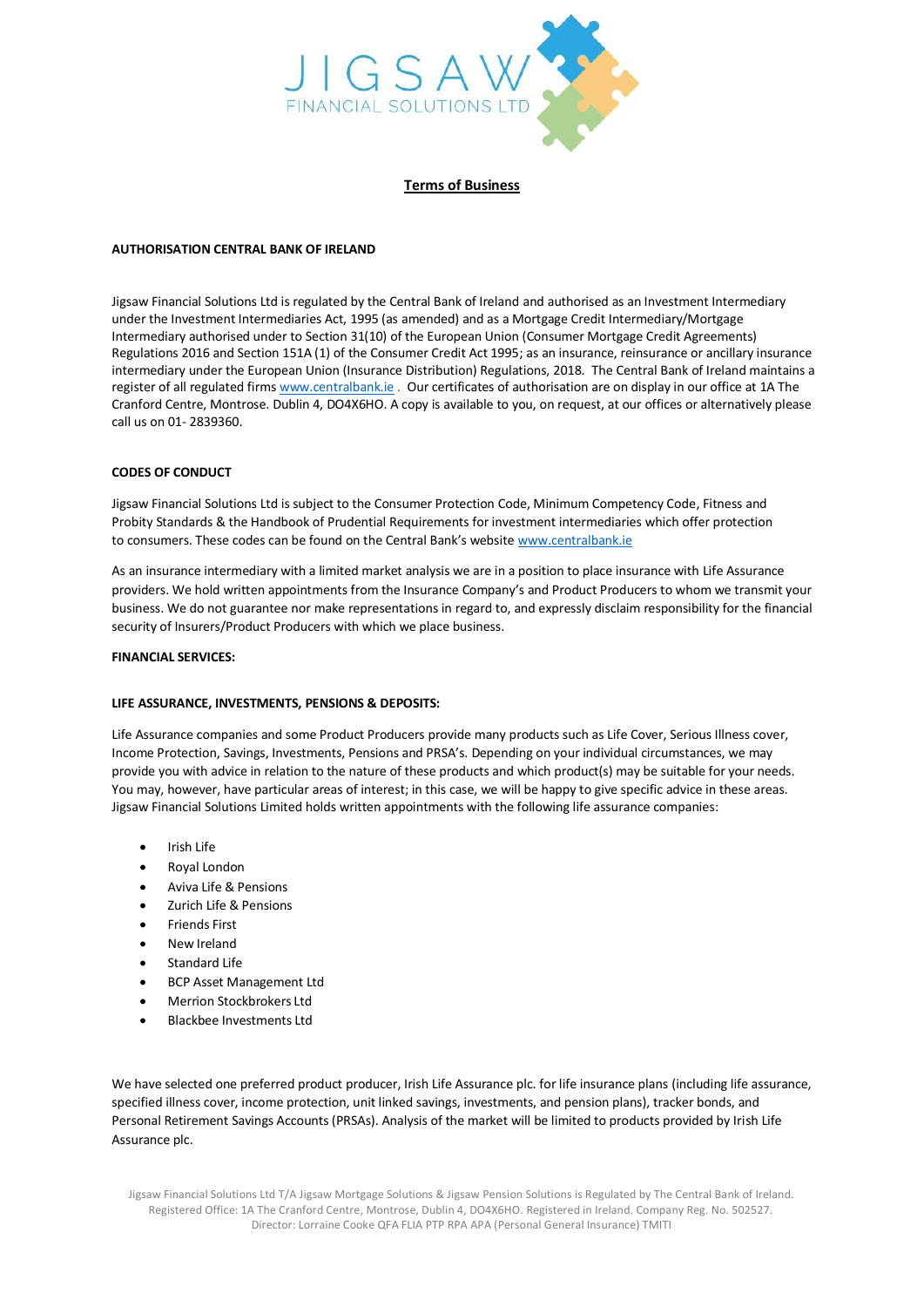# **INVESTMENT PRODUCTS:**

### **SUSTAINABILITY**

We consider the adverse impacts of investment decisions on sustainability factors in our Investment Advice and our Insurance Based Investment Advice, both at the initial stages of our research, in our recommendations and annually as part of the investment services we provide to our clients. We will at all times act in the client's best interests and keep clients informed accordingly. The consideration of sustainability risks can impact on the returns of financial products.

Ongoing suitability assessments form part of the service to our clients. On an annual basis the firm will carry out a periodic review of suitability.

An assessment of sustainability risks are integrated into our Investment Advice and our Insurance Based Investment Advice through the following means:

- The product information provided to us by the Product Producers and Insurers on the integration of sustainability risks.
- Our professional interrogation of the information provided by the Product Producers and Insurers.
- Our in-house Investment research as we keep our Investment knowledge current and relevant.
- We will advise you of the likely impacts of sustainability risks on the returns of the financial products we may recommend. This will be advised to you in your Statement of Suitability (SoS)

We are usually remunerated by commission from the Product Producers and Insurers with whom we facilitate Investment and Insurance Based Investment transactions on your behalf. This commission payment will not influence our decision to recommend a particular product. We consider how the Product Producers and Insurers have integrated sustainability risks into their investment product offerings prior to making our recommendations to our clients.

While Jigsaw Financial Solutions Ltd considers the approach taken by Irish Life Assurance plc in terms of them integrating sustainability risks into their product offering, as we have selected one preferred provider for investment products, analysis when choosing a suitable investment product for you will be limited to products provided by Irish Life Assurance plc. However, should you specifically seek a financial product which has sustainable investment as its sole / specific objective, and no such product is available from the range of products offered by Irish Life Assurance plc, Jigsaw Financial Solutions Ltd will conduct analysis of the product offerings available from the other insurance undertakings, lenders and product producers with whom Jigsaw Financial Solutions Ltd holds written appointments.

With your agreement, we may review the policies you take out on a periodic basis to ensure you are kept informed as to their benefit and to check whether they are still suitable for your needs. We will also provide assistance to you for any queries you may have in relation to the policies or in the event of a claim during the life of the policies.

### **MORTGAGES:**

We provide advice in relation to Mortgage Finance and can arrange Mortgage Finance with the Mortgage Intermediaries with whom we hold an appointment.

# **REMUNERATION AND CHARGES:**

 Financial Services: Jigsaw Financial Solutions Ltd may receive commission and other payments from the Insurance Company's and Product Producer to whom orders are transmitted. Summary details of these payments will be included in a product information document which you will receive before an application form for a product is completed, and extended details will also be included with your cooling-off letter. Fees are not normally charged but may be charged for complex cases or to reflect value, specialist skills or urgency. We will give an estimate of this rate in advance of providing you with these services.

Mortgage Services: Jigsaw Financial Solutions Ltd may receive commission from the mortgage intermediary when a mortgage application has funded of up to a maximum of 1% of amount borrowed. In all cases an application processing fee and completion fee will be charged. Fees will vary depending on the complexity, specialist skills or urgency required for each case. We will give an estimate of this rate in advance of providing you with this service.

Commission: Jigsaw Financial Solutions Ltd has made available on our websit[e www.jigsawfinance.ie](http://www.jigsawfinance.ie/) a summary of the details of all arrangements for any fee, commission, other reward or remuneration paid or provided to Jigsaw Financial Solutions Ltd which it has agreed with product producers.

Jigsaw Financial Solutions Ltd T/A Jigsaw Mortgage Solutions & Jigsaw Pension Solutions is Regulated by The Central Bank of Ireland. Registered Office: 1A The Cranford Centre, Montrose, Dublin 4, DO4X6HO. Registered in Ireland. Company Reg. No. 502527. Director: Lorraine Cooke QFA FLIA PTP RPA APA (Personal General Insurance) TMITI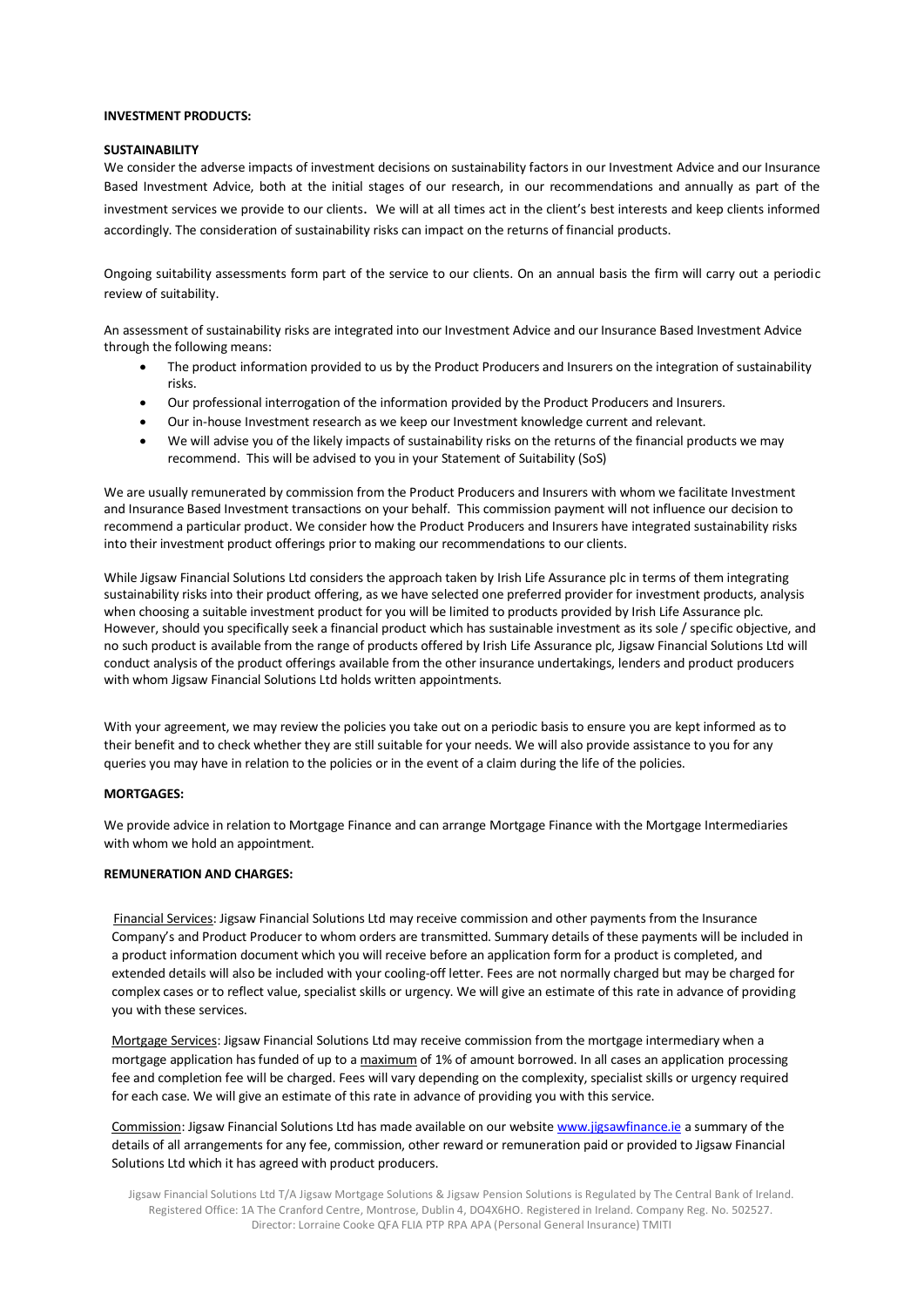### **CONSUMER INSURANCE CONTRACTS ACT 2019**

For the protection of clients, the Act imposes duties on both the client and the Product Provider/Producer at pre/post contract stage, as well as in respect of claims handling.

### • **Cooling off Period**

Life Insurance Contracts may be cancelled by giving notice in writing to us or the Product Provider/Producer. This "cooling off" period allows 30 days, from the day the Product Provider/Producer send you your plan documents, to change your mind. Should you choose to cancel your plan, all benefits will end and you will receive a refund for any premiums due. You will only be liable for the cost of the premium for the period of cover already received.

A Savings/Investment contract may be cancelled within 30 days, as above. All benefits will end however, the refund value of your investment will account for any fall in the value of your investment that may have taken place during that 30-day period. You may not get back the full amount invested as the amount refunded is the value on the date of cancellation.

The Product Provider/Producer may withdraw benefits on default of payments due under any products arranged for your benefit. Details of these provisions will be included in your product Terms and Conditions.

### • **Claims**

The Product Provider/Producer will handle all claims promptly and fairly.

Any contract with the Product Provider/Producer is issued on the understanding that the information given on the application form and any related document is true and complete. If this is not the case the Product Provider/Producer has the right to cancel the contract of Insurance or refuse payment of any claim made.

If you make a false or misleading claim in any material respect (and know it to be false or misleading or consciously disregards whether it is) the Product Provider/Producer is entitled to refuse to pay and to terminate the contract. Where the Product Provider/Producer becomes aware that a client has made a fraudulent claim, they may notify the client advising that they are voiding the contract of insurance.

The Product Provider/Producer may refuse all liability in respect of any claim made after the date of the fraudulent act and is under no obligation to return any of the premiums paid under the contract.

Where the Product Provider/Producer cancels the insurance contract, they will repay the balance of any premium due to the client and will provide the reason for cancellation.

Any exclusions of cover will be explicitly advised prior to the commencement of the contract.

It is expected that clients cooperate with the Product Provider/Producer with respect to any investigation of insured events including responding to reasonable requests for information in an honest and reasonably careful manner and must notify them of the occurrence of an insured event in a reasonable time and in accordance with the terms of the contract of insurance.

Should a client become aware, after a claim is made, of information that would either support or prejudice the claim, they have a duty under the Act to disclose it. (the Product Provider/Producer is under the same duty).

#### • **Effect of failure to comply with the Act**

A court of competent jurisdiction may reduce the amount of benefit paid to you, if you are in breach of your duties under the Act.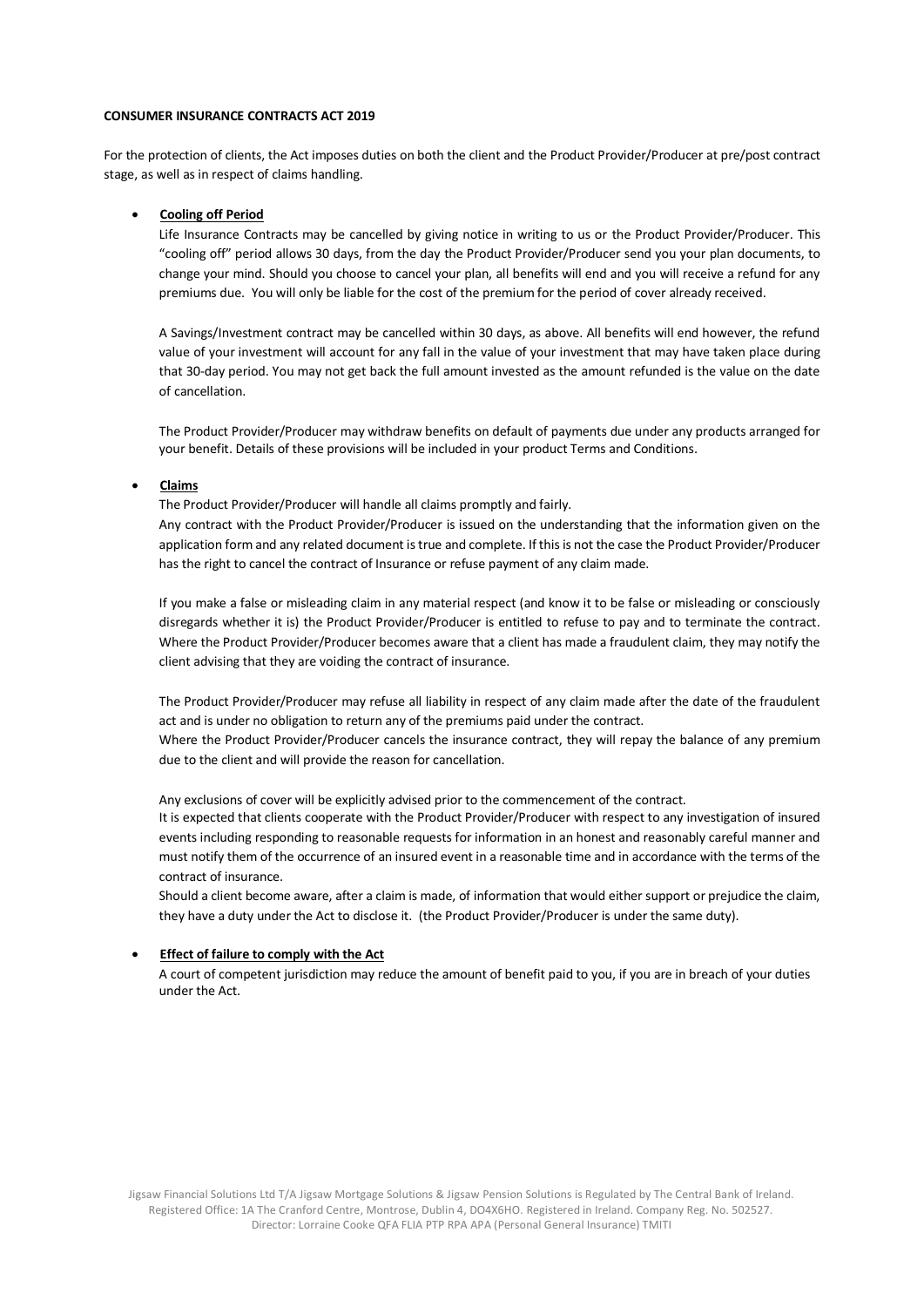# **CONFLICTS OF INTEREST:**

It is the policy of our firm to avoid conflicts of interest in providing you with insurance and investment business services. If this is not possible, we will notify you as soon as is practicable after we become aware of the conflict of interest and you may rest assured that you will be treated fairly where such a conflict is unavoidable.

## **COMPLAINTS:**

We have a written complaints procedure for the effective handling of all complaints. We will acknowledge receipt of your complaint in writing within 5 working days. A written update will be issued to you every 20 days by a nominated individual within our firm. A comprehensive response to your complaint will be issued within 40 business days of receipt of your initial complaint. In the event of failure to resolve your complaint you may raise the matter with the Financial Services and Pensions Ombudsman, Lincoln House, Lincoln Place, Dublin 2. Phone: 01 5677000, Email[: info@fspo.ie, W](mailto:info@fspo.ie)ebsite: [www.fspo.ie](http://www.fspo.ie/) **Our full Complaints Procedure is available on request.**

### **DEFAULT:**

Our firm will exercise its legal rights to receive payments due to it from clients for investment business services provided. In particular, without limitation of the generality of the foregoing, the firm will seek reimbursement for all payments made to insurers on behalf of clients where the firm has acted in good faith in renewing a policy of insurance for the client. Insurers and other product producers may withdraw benefits or cover in the event of default on payments due under policies of insurance or other products arranged for you. We would refer you to policy documents or product terms for the details of such provisions

### **DISCLOSURE OF INFORMATION:**

### Client Responsibilities

It is your responsibility to provide complete and accurate information for Insurers when arranging an insurance policy and/or where a Statement of Fact is completed on your behalf. Failure to disclose any material information to your insurers could invalidate your insurance cover; all/or part of the claim may not be paid. If you are in any doubt as to whether or not a particular event is material, please disclose the information. In the case of a policy effected by a company then the directors of the company or any persons appointed by them are responsible for disclosing all material facts.

#### **PREMIUM HANDLING AND RECEIPTS:**

When receiving and transmitting orders in relation to Investment products, Jigsaw Financial Solutions Ltd cannot accept payment from clients payable to itself. Payments can only be made via cheque/bank draft payable to the product provider or transmitted directly to the product provider by electronic funds transfer (EFT). A section 30 receipt will issue from us to you when your payment has been made.

#### **DATA PROTECTION:**

Jigsaw Financial Solutions Ltd complies with the requirements of the General Data Protection Regulation 2018 and the Irish Data Protection Act 2018. The data which you provide to us will be held on a computer database and paper files for the purpose of arranging transactions on your behalf. Your data will be passed to the relevant product producers with whom Jigsaw Financial Solutions Ltd has agencies for the purpose of arranging transactions agreed with you. Your data will be processed only in ways compatible with the purposes for which it was given and as outlined in our Data Privacy Notice and Data Protection Policy and Procedures. This information will only be used to provide you with business services, to meet any legal and regulatory obligations, and for legitimate business reasons. From time to time, we will send information about other financial products and services, provided by us or associated companies with which we have a formal business arrangement, which we think may be of interest to you. You have the right to ask us not to send you this marketing material and, at any time you can 'opt out' of receiving marketing material. You have a right to see the information that is held on you and you can do this by writing to me at the address given. We would like to contact you by way of letter, email text, or telephone call. If you would like to receive to receive such marketing information, please complete the permission statements contained in the Terms of Business Client Acknowledgement Letter attached. You have the right at any time to request a copy of any 'personal data' within the meaning of the GDPR) that our office holds about you and to have any inaccuracies in that information corrected. Please contact us a[t info@jigsawfinance.ie if](mailto:info@jigsawfinance.ie) you have any queries about your personal data.

Jigsaw Financial Solutions Ltd T/A Jigsaw Mortgage Solutions & Jigsaw Pension Solutions is Regulated by The Central Bank of Ireland. Registered Office: 1A The Cranford Centre, Montrose, Dublin 4, DO4X6HO. Registered in Ireland. Company Reg. No. 502527. Director: Lorraine Cooke QFA FLIA PTP RPA APA (Personal General Insurance) TMITI